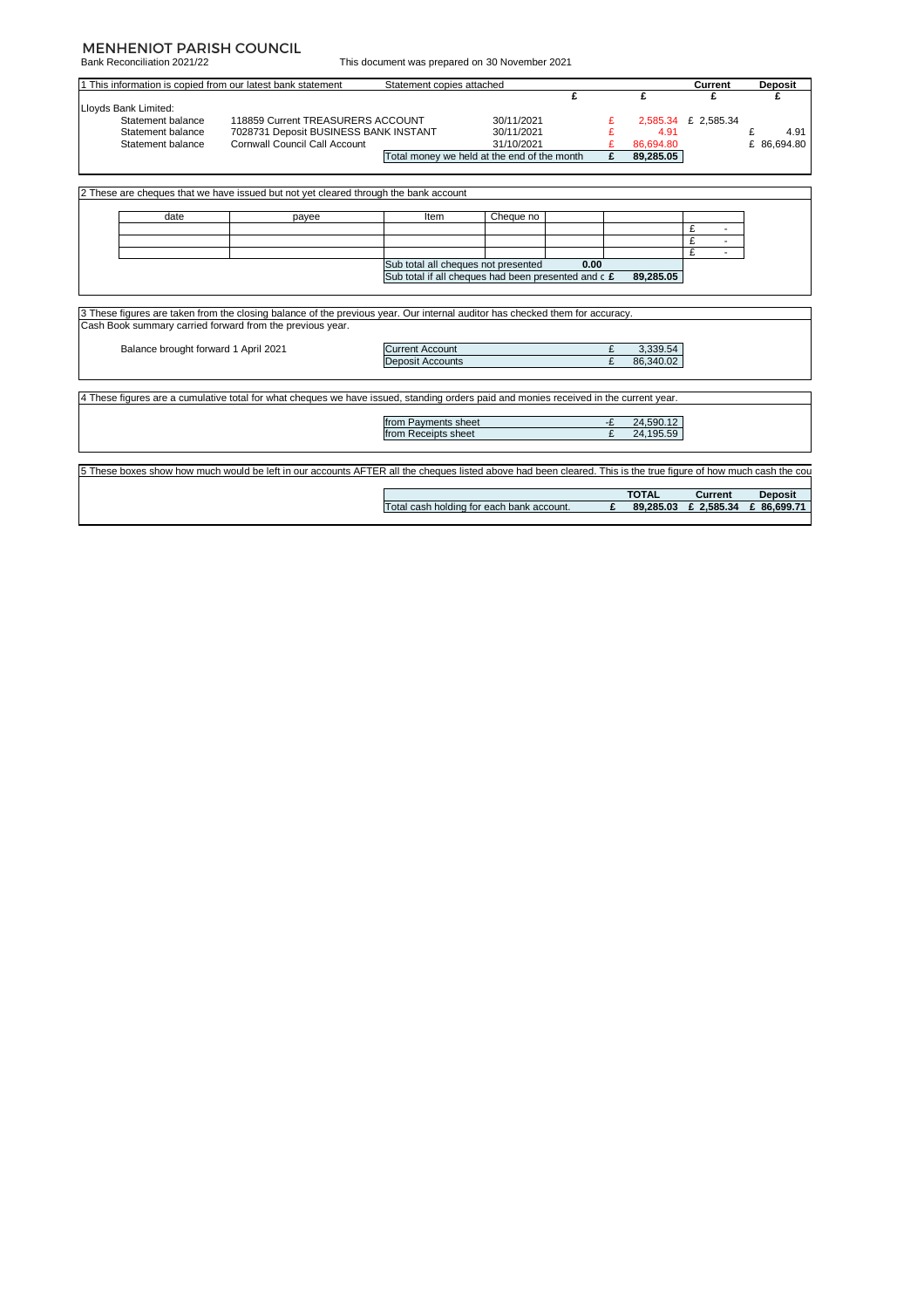

06 December 2021

Menheniot Parish Council LAMBEST COTTAGE **MENHENIOT LISKEARD CORNWALL PL14 3RE** 

#### Your Account

**Sort Code** 30-95-08 Account Number 00118859

### TREASURERS ACCOUNT 01 November 2021 to 30 November 2021

| Money In         | .co oo    | Balance on 01 November 2021 | £5.717.09 |
|------------------|-----------|-----------------------------|-----------|
| <b>Money Out</b> | £3.131.75 | Balance on 30 November 2021 | £2.585.34 |

# **Your Transactions**

| Date                                  | <b>Description</b>         | <b>Type</b> | Money In (£) | Money Out (£) | Balance (£) |
|---------------------------------------|----------------------------|-------------|--------------|---------------|-------------|
| 05 Nov 21                             | <b>KEITH GOLDSMITH</b>     | <b>BP</b>   |              | 200.00        | 5,517.09    |
| 05 Nov 21                             | <b>BROXAP</b>              | <b>BP</b>   |              | 353.94        | 5,163.15    |
| 05 Nov 21                             | MENHENIOT SCHOOL A         | <b>BP</b>   |              | 100.00        | 5,063.15    |
| 05 Nov 21                             | <b>1ST MENHENIOT SCOU</b>  | <b>BP</b>   |              | 100.00        | 4,963.15    |
| 05 Nov 21                             | MENHENIOT RBL              | <b>BP</b>   |              | 40.00         | 4,923.15    |
| 09 Nov 21                             | IZ *Liskeard Stati CD 8028 | <b>DEB</b>  |              | 13.20         | 4,909.95    |
| 24 Nov 21                             | <b>PRYDIS</b>              | <b>BP</b>   |              | 114.00        | 4,795.95    |
| 24 Nov 21                             | PKF LITTLEJOHN             | <b>BP</b>   |              | 240.00        | 4,555.95    |
| 24 Nov 21                             | CHIC FLOWER DESIGN         | <b>BP</b>   |              | 210.00        | 4,345.95    |
| 24 Nov 21                             | FD HALL & SON              | <b>BP</b>   |              | 376.42        | 3,969.53    |
| 24 Nov 21                             | COLIN CHADWICK TR          | <b>BP</b>   |              | 740.00        | 3,229.53    |
| 24 Nov 21                             | ZOOM.US 888-799-96 CD 8028 | <b>DEB</b>  |              | 14.39         | 3,215.14    |
| 26 Nov 21                             | <b>JOHN HESKETH</b>        | <b>BP</b>   |              | 540.00        | 2,675.14    |
| 26 Nov 21<br>(Continued on next page) | HMRC - ACCOUNTS OF         | <b>BP</b>   |              | 89.80         | 2,585.34    |

Lloyds Bank plc. Registered Office: 25 Gresham Street, London EC2V 7HN. Registered in England and Wales no. 2065. Authorised by th Registration Number 119278.